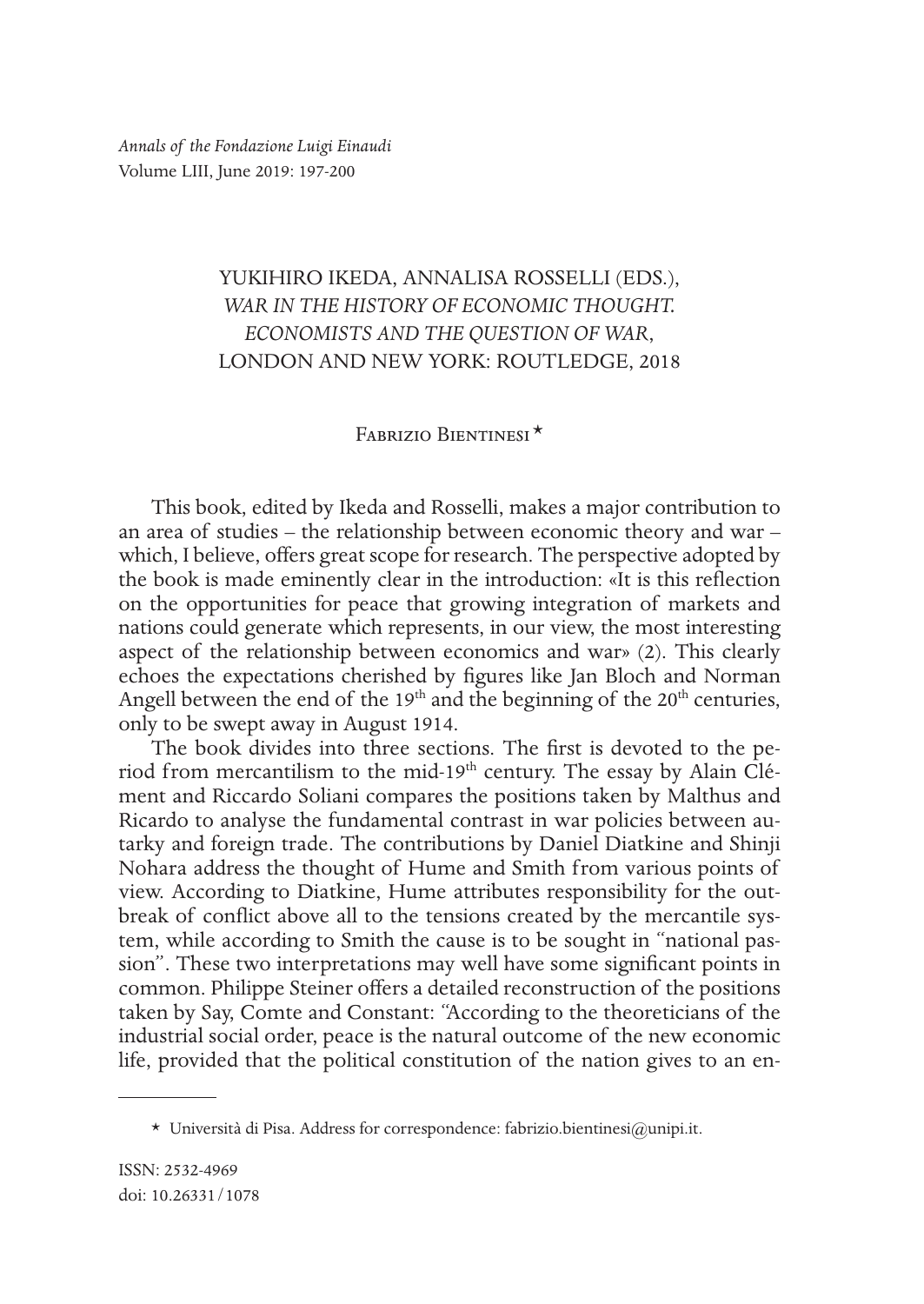lightened public the possibility of regulating the activity of government through voting on taxes and the management of public credit" (74). Deniz T. Kılınçoğlu illustrates the relationship between economics and war in the first treatise on economics published in the Ottoman Empire in the mid-1830s. Philippe Gillig closes the first section with an essay where he puts his finger on the contradictions in the thought of John Stuart Mill concerning the possibilities of what would be defined today as "humanitarian intervention". Mill justifies intervention against "threatening barbarous neighbours" but, as Gillig writes, "when Mill comes to illustrate the barbarians on whom a civilized nation could legitimately intervene, he gives the example of Indian 'neighbours' who threaten the Crown's security. Now, Mill remains silent on the question as to how these barbarians have become British 'neighbours'" (111).

The second section of the book focuses on Japanese experience of the Second World War. In the first essay, Shimpei Yamamoto highlights the lack of a solid liberal school as a major element in the rise of Japanese military expansionism. Tadashi Ohtsuki, on the other hand, brings the focus to bear on the influence exerted by the economic research carried out in Japanese universities during the war on the orientations of post-war research. Tsutomu Hashimoto furnishes a particularly interesting analysis – above all to Western eyes – of the theoretical support provided to Japanese Pan-Asianism by focusing on the intellectual evolution of Takata Yasuma, a leading sociologist and economist. Starting from analysis of the motives for collective action, Yasuma ended up by supporting the Sino-Japanese War and projects for Japanese hegemony in Asia ("According to Takata, the organization of East Asian Racialism had to be stratified among peoples in order to construct a unified East Asia. It would be natural to assume that Japanese people take responsibility to lead other peoples": 168).

The third and last section deals with the proposals advanced and positions taken by Western economists to guarantee lasting peace. Thus Atsushi Komine reconstructs the story of an "odd couple", Lionel Robbins and William Beveridge, brought together by the common aim of reducing nationalist tensions, seen as the main cause of wars. The essay by Paolo Paesani and Annalisa Rosselli eloquently illustrates how the experience of the Second World War, with recourse to various methods to regulate demand and production, led to a drastic break with the "'myth' of free market" (197). Raphaël Fèvre conducts a detailed examination of the fierce criticism with which the ordoliberal economists greeted the economic policies applied by the Allies in West Germany after 1945: "Although Germany's productive capacity remained considerable, the population were facing utter indigence. In their diagnosis the ordoliber